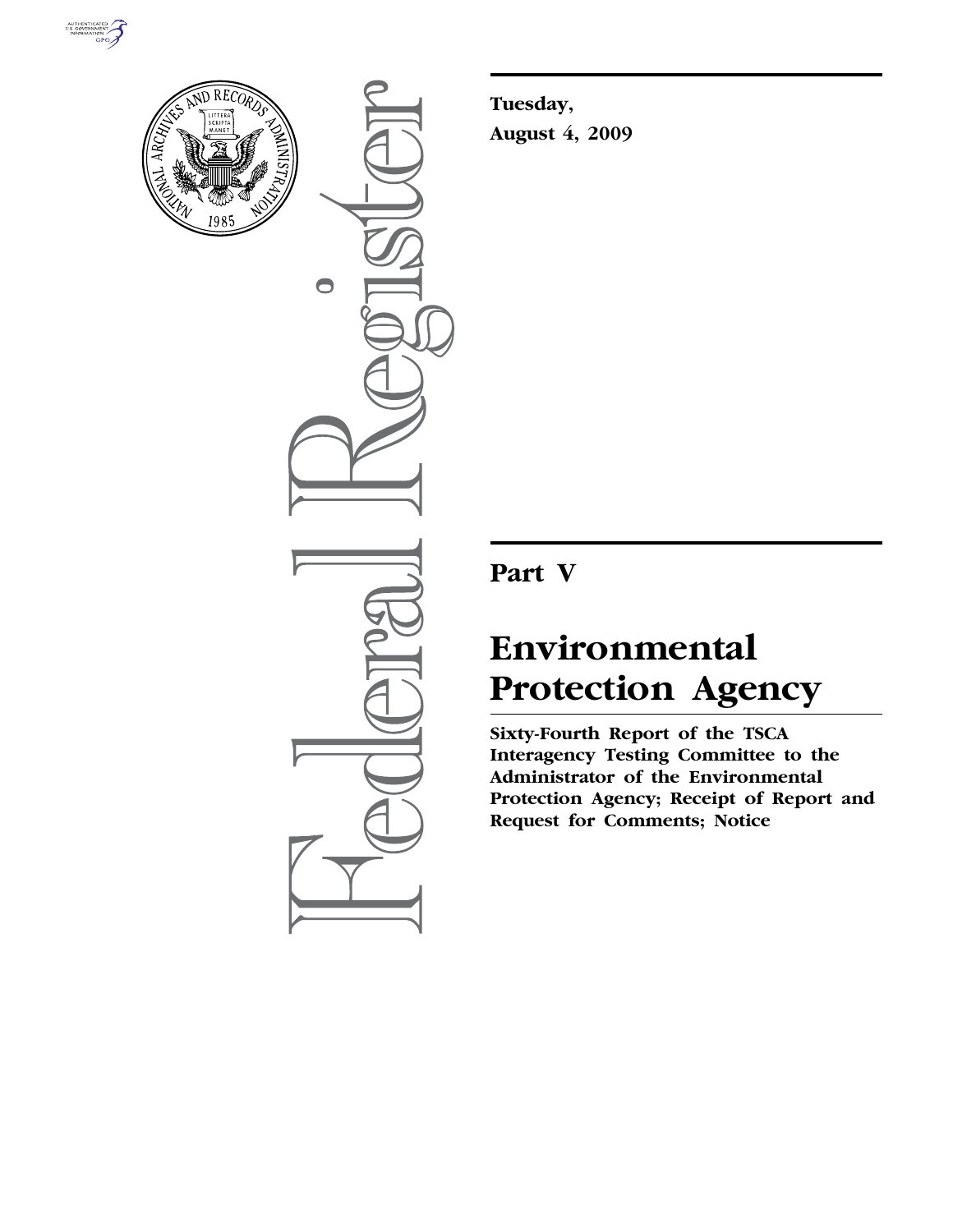# **ENVIRONMENTAL PROTECTION AGENCY**

**[EPA–HQ–OPPT–2009–0206; FRL–8425–6]** 

# **Sixty-Fourth Report of the TSCA Interagency Testing Committee to the Administrator of the Environmental Protection Agency; Receipt of Report and Request for Comments**

**AGENCY:** Environmental Protection Agency (EPA).

**ACTION:** Notice.

**SUMMARY:** The Toxic Substances Control Act (TSCA) Interagency Testing Committee (ITC) transmitted its 64th report to the Administrator of EPA on June 25, 2009. In the 64th ITC report, which is included with this notice, the ITC has no revisions to the TSCA section 4(e) *Priority Testing List* at this time.

**DATES:** Comments must be received on or before September 3, 2009.

**ADDRESSES:** Submit your comments, identified by docket identification (ID) number EPA–HQ–OPPT–2009–0206, by one of the following methods:

• *Federal eRulemaking Portal*: *http:// www.regulations.gov*. Follow the on-line instructions for submitting comments.

• *Mail*: Document Control Office (7407M), Office of Pollution Prevention and Toxics (OPPT), Environmental Protection Agency, 1200 Pennsylvania Ave., NW., Washington, DC 20460– 0001.

• *Hand Delivery*: OPPT Document Control Office (DCO), EPA East Bldg., Rm. 6428, 1201 Constitution Ave., NW., Washington, DC. Attention: Docket ID Number EPA–HQ–OPPT–2009–0206. The DCO is open from 8 a.m. to 4 p.m., Monday through Friday, excluding legal holidays. The telephone number for the DCO is (202) 564–8930. Such deliveries are only accepted during the DCO's normal hours of operation, and special arrangements should be made for deliveries of boxed information.

*Instructions*: Direct your comments to docket ID number EPA–HQ–OPPT– 2009–0206. EPA's policy is that all comments received will be included in the docket without change and may be made available on-line at *http:// www.regulations.gov*, including any personal information provided, unless the comment includes information claimed to be Confidential Business Information (CBI) or other information whose disclosure is restricted by statute. Do not submit information that you consider to be CBI or otherwise protected through regulations.gov or email. The regulations.gov website is an ''anonymous access'' system, which

means EPA will not know your identity or contact information unless you provide it in the body of your comment. If you send an e-mail comment directly to EPA without going through regulations.gov, your e-mail address will be automatically captured and included as part of the comment that is placed in the docket and made available on the Internet. If you submit an electronic comment, EPA recommends that you include your name and other contact information in the body of your comment and with any disk or CD-ROM you submit. If EPA cannot read your comment due to technical difficulties and cannot contact you for clarification, EPA may not be able to consider your comment. Electronic files should avoid the use of special characters, any form of encryption, and be free of any defects or viruses.

*Docket*: All documents in the docket are listed in the docket index available at *http://www.regulations.gov*. Although listed in the index, some information is not publicly available, e.g., CBI or other information whose disclosure is restricted by statute. Certain other material, such as copyrighted material, will be publicly available only in hard copy. Publicly available docket materials are available electronically at *http://www.regulations.gov*, or, if only available in hard copy, at the OPPT Docket. The OPPT Docket is located in the EPA Docket Center (EPA/DC) at Rm. 3334, EPA West Bldg., 1301 Constitution Ave., NW., Washington, DC. The EPA/DC Public Reading Room hours of operation are 8:30 a.m. to 4:30 p.m., Monday through Friday, excluding Federal holidays. The telephone number of the EPA/DC Public Reading Room is (202) 566–1744, and the telephone number for the OPPT Docket is (202) 566–0280. Docket visitors are required to show photographic identification, pass through a metal detector, and sign the EPA visitor log. All visitor bags are processed through an X-ray machine and subject to search. Visitors will be provided an EPA/DC badge that must be visible at all times in the building and returned upon departure.

# **FOR FURTHER INFORMATION CONTACT:**

Colby Lintner, Regulatory Coordinator, Environmental Assistance Division (7408M), Office of Pollution Prevention and Toxics, Environmental Protection Agency, 1200 Pennsylvania Ave., NW., Washington, DC 20460–0001; telephone number: (202) 554–1404; e-mail address: *TSCA-Hotline@epa.gov*.

#### **SUPPLEMENTARY INFORMATION:**

# **I. General Information**

#### *A. Does this Action Apply to Me?*

This notice is directed to the public in general. It may, however, be of particular interest to you if you manufacture (defined by statute to include import) and/or process TSCAcovered chemicals and you may be identified by the North American Industrial Classification System (NAICS) codes 325 and 32411. Because this notice is directed to the general public and other entities may also be interested, the Agency has not attempted to describe all the specific entities that may be interested in this action. If you have any questions regarding the applicability of this action to a particular entity, consult the person listed under **FOR FURTHER INFORMATION CONTACT**.

# *B. What Should I Consider as I Prepare My Comments for EPA?*

1. *Submitting CBI*. Do not submit this information to EPA through regulations.gov or e-mail. Clearly mark the part or all of the information that you claim to be CBI. For CBI information in a disk or CD-ROM that you mail to EPA, mark the outside of the disk or CD-ROM that you mail to EPA, mark the outside of the disk or CD-DOM as CBI and then identify electronically within the disk or CD-ROM the specific information that is claimed as CBI. In addition to one complete version of the comment that includes information claimed as CBI, a copy of the comment that does not contain the information claimed as CBI must be submitted for inclusion in the public docket. Information so marked will not be disclosed except in accordance with procedures set forth in 40 CFR part 2.

2. *Tips for preparing your comments*. When submitting comments, remember to:

i. Identify the document by docket ID number and other identifying information (subject heading, **Federal Register** date and page number).

ii. Follow directions. The Agency may ask you to respond to specific questions or organize comments by referencing a Code of Federal Regulations (CFR) part or section number.

iii. Explain why you agree or disagree; suggest alternatives and substitute language for your requested changes.

iv. Describe any assumptions and provide any technical information and/ or data that you used.

v. If you estimate potential costs or burdens, explain how you arrived at your estimate in sufficient detail to allow for it to be reproduced.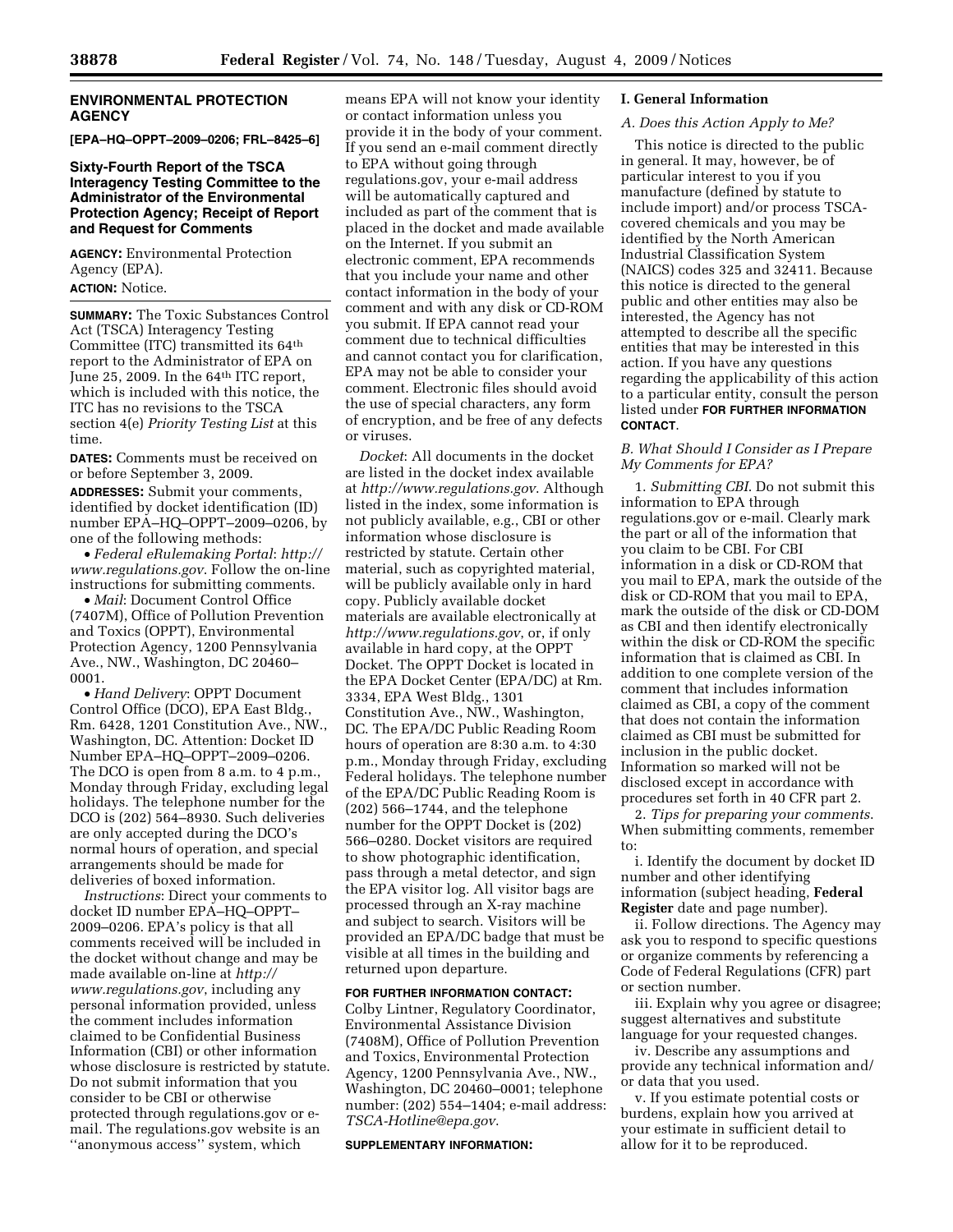vi. Provide specific examples to illustrate your concerns and suggest alternatives.

vii. Explain your views as clearly as possible, avoiding the use of profanity or personal threats.

viii. Make sure to submit your comments by the comment period deadline identified.

## **II. Background**

The Toxic Substances Control Act (TSCA) (15 U.S.C. 260l *et seq*.) authorizes the Administrator of EPA to promulgate regulations under TSCA section 4(a) requiring testing of chemicals and chemical groups in order to develop data relevant to determining the risks that such chemicals and chemical groups may present to health or the environment. Section 4(e) of TSCA established the ITC to recommend chemicals and chemical groups to the Administrator of EPA for

priority testing consideration. Section 4(e) of TSCA directs the ITC to revise the TSCA section 4(e) *Priority Testing*  List at least every 6 months.

You may access additional information about the ITC at *http:// www.epa.gov/opptintr/itc*.

# *A. The 64th ITC Report*

The ITC has no revisions to the TSCA section 4(e) *Priority Testing List* at this time.

#### *B. Status of the Priority Testing List*

The *Priority Testing List* includes 2 alkylphenols, 12 lead compounds, 16 chemicals with insufficient dermal absorption rate data, and 207 HPV Challenge Program orphan chemicals.

#### **List of Subjects**

Environmental protection, Chemicals, Hazardous substances.

Dated: July 27, 2009. **Wendy C. Hamnett,** 

*Acting Director, Office of Pollution Prevention and Toxics.* 

# **Sixty-Fourth Report of the TSCA Interagency Testing Committee to the Administrator of the Environmental Protection Agency**

#### **Table of Contents**

Summary

#### I. Background

II. ITC's Activities During this Reporting Period (November 2008 to May 2009)

# III. The TSCA Interagency Testing Committee

# **Summary**

The ITC has no revisions to the Toxic Substances Control Act (TSCA) section 4(e) *Priority Testing List* at this time.

The TSCA section 4(e) *Priority Testing List*  is Table 1 of this unit.

#### TABLE 1.—TSCA SECTION 4(E) PRIORITY TESTING LIST (MAY 2009)

| <b>ITC Report</b> | Date          | Chemical Name/Group                                                      | Action      |
|-------------------|---------------|--------------------------------------------------------------------------|-------------|
| 31                | January 1993  | 2 Chemicals with insufficient dermal absorption rate data                | Designated  |
| 32                | May 1993      | 10 Chemicals with insufficient dermal absorption rate data               | Designated  |
| 35                | November 1994 | 4 Chemicals with insufficient dermal absorption rate data                | Designated  |
| 37                | November 1995 | Branched 4-nonylphenol (mixed isomers)                                   | Recommended |
| 41                | November 1997 | Phenol, 4-(1,1,3,3-tetramethylbutyl)-                                    | Recommended |
| 55                | December 2004 | 203 High Production Volume (HPV) Challenge Program or-<br>phan chemicals | Recommended |
| 56                | August 2005   | 4 HPV Challenge Program orphan chemicals                                 | Recommended |
| 60                | May 2007      | 12 Lead and lead compounds                                               | Recommended |

#### **I. Background**

The ITC was established by section 4(e) of TSCA ''to make recommendations to the Administrator respecting the chemical substances and mixtures to which the Administrator should give priority consideration for the promulgation of rules for testing under section 4(a).... At least every six months ..., the Committee shall make such revisions to the *Priority Testing List* as it determines to be necessary and transmit them to the Administrator together with the Committee's reasons for the revisions'' (Public Law 94–469, 90 Stat. 2003 *et seq*., 15 U.S.C. 2601 *et seq*.). ITC reports are available from the ITC's website (*http://www.epa.gov/ opptintr/itc*) within a few days of submission to the EPA Administrator and from the EPA's website (*http://www.epa.gov/fedrgstr*) after publication in the **Federal Register**. The ITC produces its revisions to the *Priority Testing List* with administrative and technical support from the ITC staff, ITC members, and their U.S. Government organizations, and contract support provided by EPA. ITC

members and staff are listed at the end of this report.

#### **II. ITC's Activities During this Reporting Period (November 2008 to May 2009)**

During this reporting period, the ITC continued to discuss nanoscale materials and EPA's Nanoscale Materials Stewardship Program (NMSP) (For details on the NMSP, see the **Federal Register** issue of January 28, 2008 (73 FR 4861) (FRL–8344–5), available on-line at *http://www.epa.gov/fedrgstr*.) The ITC's initial discussions of nanoscale materials occurred in 2004 with briefings by scientists from EPA, National Institute of Environmental Health Sciences (NIEHS), National Institute for Occupational Safety and Health (NIOSH), and National Institute of Standards and Technology (NIST) and a review of the National Toxicology Program (NTP) Toxicological Evaluation of Nanoscale Materials. At that time, several ITC members were participating on an informal interagency nanoscale materials workgroup and were aware of the need to understand the health and environmental effects of nanoscale materials.

The EPA briefing discussed the potential regulation of nanoscale materials as new chemicals under TSCA section 5. The NIEHS briefing described the goal of the NTP research program, i.e., to evaluate the toxicological properties of major nanoscale materials classes and use these as model systems to investigate fundamental questions concerning if and how nanoscale materials can interact with biological systems. The NIOSH briefing focused on the impact of nanotechnology on occupational health. The briefing acknowledged that while the prevalence and types of nanoscale particles in the workplace were not yet determined, there were concerns that nanoscale particles could exhibit a high deposition fraction in the respiratory tract, appear to be toxic and inflammatory to the lung, and may migrate to systemic sites. The NIST contribution to the nanotechnology area is to develop needed measurements, data, and standards; develop infrastructure measurement capabilities; provide the metrology tools and techniques; and transfer measurement capabilities to the appropriate communities.